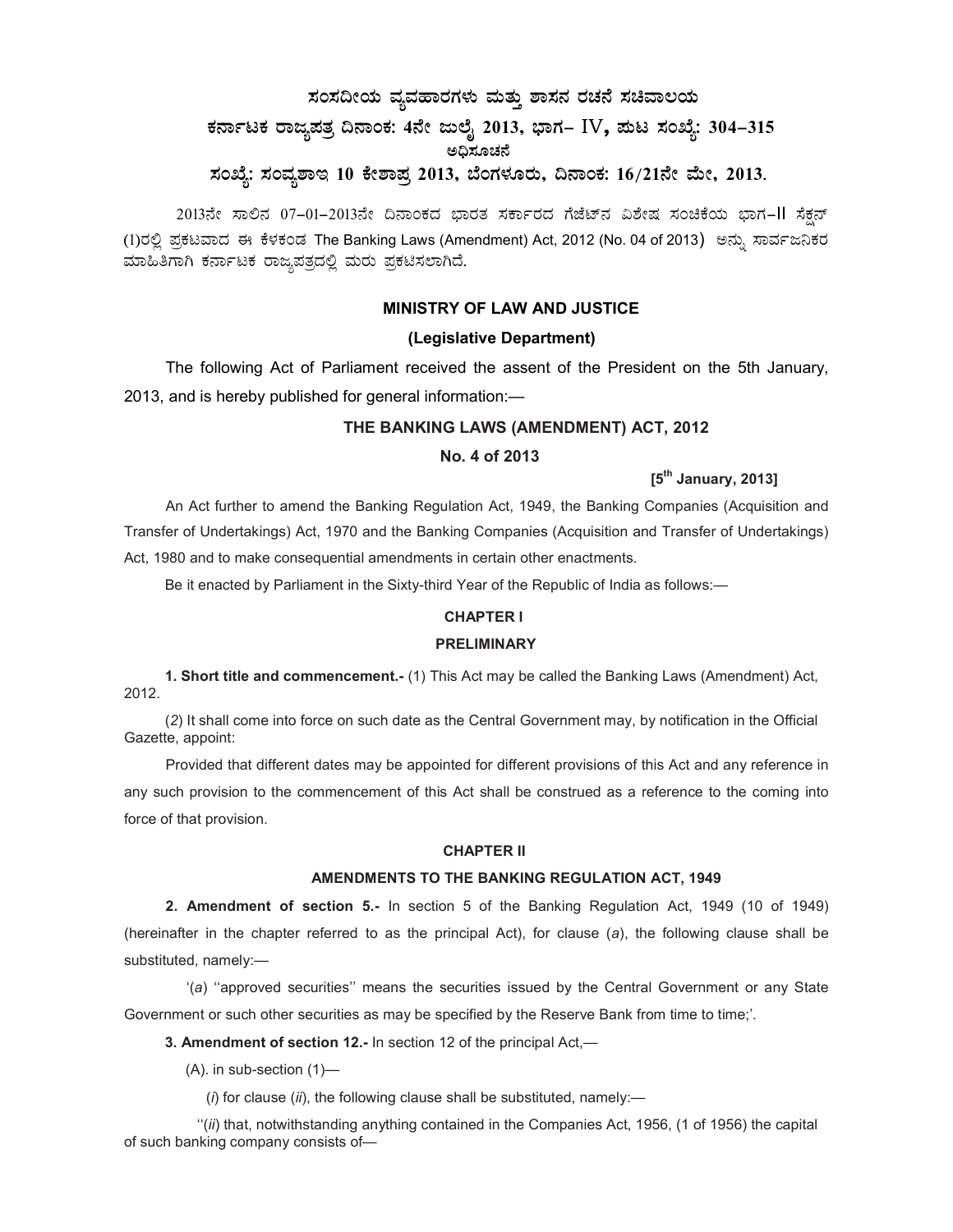- (a) equity shares only, or
- (b) equity shares and preference shares:

Provided that the issue of preference share shall be in accordance with the guidelines framed by the Reserve Bank specifying the class of preference shares, the extent of issue of each class of such preference shares (whether perpetual or irredeemable or redeemable), and the terms and conditions subject to which each class of preference shares may be issued:

Provided further that no holder of the preference share, issued by the company, shall be entitled to exercise the voting right specified inclause (b) of sub-section (2) of section 87 of the Companies Act, 1956;''; (1 of 1956)

(ii) the proviso shall be omitted;

(B). in sub-section (2), the following proviso shall be inserted, namely:—

"Provided that the Reserve Bank may increase, in a phased manner, such ceiling on voting rights from ten per cent to twenty-six per cent."

4. Insertion of new section 12B.-After section 12A of the principal Act, the following section shall be inserted, namely:—

'12B. Regulation of acquisition of shares or voting rights.- (1) No person (hereinafter referred to as "the applicant") shall, except with the previous approval of the Reserve Bank, on an application being made, acquire or agree to acquire, directly or indirectly, by himself or acting in concert with any other person, shares of a banking company or voting rights therein, which acquisition taken together with shares and voting rights, if any, held by him or his relative or associate enterprise or person acting in concert with him, makes the applicant to hold five per cent. or more of the paid-up share capital of such banking company or entitles him to exercise five per cent. or more of thevoting rights in such banking company.

Explanation 1.— For the purposes of this sub-section,—

- (a) "associate enterprise" means a company, whether incorporated or not, which,—
	- (i) is a holding company or a subsidiary company of the applicant; or
	- (ii) is a joint venture of the applicant; or
	- (iii) controls the composition of the Board of Directors or other body governing the applicant; or
	- (iv) exercises, in the opinion of the Reserve Bank, significant influence on the applicant in taking financial or policy decisions; or
	- (v) is able to obtain economic benefits from the activities of the applicant;
- (b) "relative" shall have the meaning assigned to it in section 6 of the Companies Act, 1956; (1 of 1956)
- (c) persons shall be deemed to be "acting in concert" who, for a common objective or purpose of acquisition of shares or voting rights in excess of the percentage mentioned in this sub-section, pursuant to an agreement or understanding (formal or informal), directly or indirectly cooperate by acquiring or agreeing to acquire shares or voting rights in the banking company.

Explanation 2.—For the purposes of this Act, joint venture means a legal entity in the nature of a partnership engaged in the joint undertaking of a particular transaction for mutual profit or an association of persons or companies jointly undertaking some commercial enterprise wherein all contribute assets and share risks.

(2) An approval under sub-section (1) may be granted by the Reserve Bank if it is satisfied that-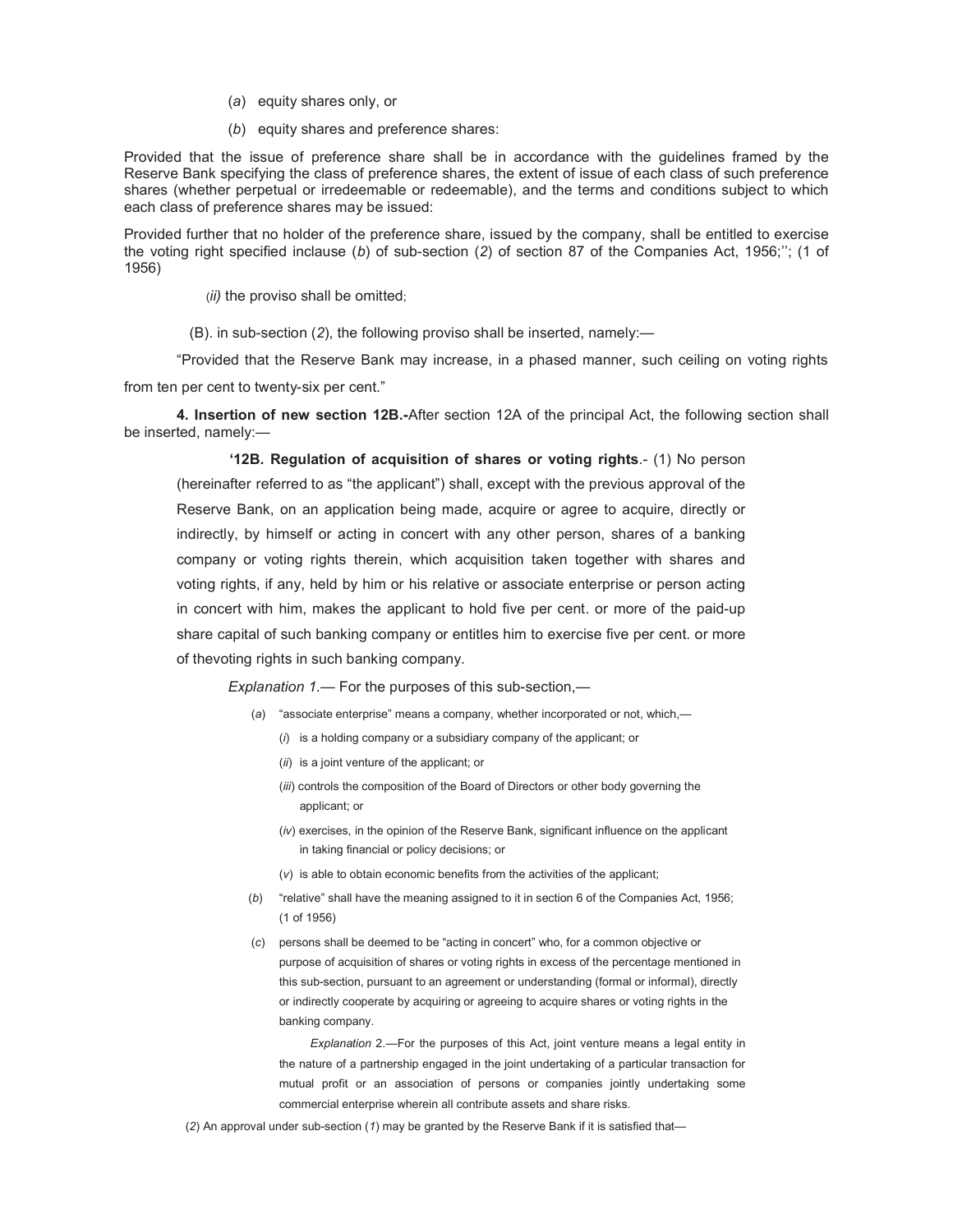- (a) in the public interest; or
- (b) in the interest of banking policy; or
- (c) to prevent the affairs of any banking company being conducted in a manner detrimental or prejudicial to the interests of the banking company; or
- (d) in view of the emerging trends in banking and international best practices; or
- (e) in the interest of the banking and financial system in India,

the applicant is a fit and proper person to acquire shares or voting rights:

Provided that the Reserve Bank may call for such information from the applicant as it may deem necessary for considering the application referred to in sub-section (1):

Provided further that the Reserve Bank may specify different criteria for acquisition of shares or voting rights in different percentages.

(3) Where the acquisition is by way of transfer of shares of a banking company and the Reserve Bank is satisfied that such transfer should not be permitted, it may, by order, direct that no such share shall be transferred to the proposed transferee and may further direct the banking company not to give effect to the transfer of shares and in case the transfer has been registered, the transferee shall not be entitled to exercise voting rights on poll in any of the meetings of the banking company.

(4) The approval for acquisition of shares may be subject to such conditions as the Reserve Bank may deem fit to impose, including a condition that any further acquisition of shares shall require prior approval of the Reserve Bank and that the applicant continues to be a fit and proper person to hold the shares or voting rights.

(5) Before issuing or allotting any share to any person or registering the transfer of shares in the name of any person, the banking company shall ensure that the requirements of sub-section (1) are complied with by that person and where the acquisition is with the approval of the Reserve Bank, the banking company shall further ensure that the conditions imposed under sub-section (4), if any, of such approval are fulfilled.

(6) The decision of the Reserve Bank on the application made under sub-section (1) shall be taken within a period of ninety days from the date of receipt of the application by the Reserve Bank:

Provided that in computing the period of ninety days, the period taken by the applicant for furnishing the information called for by the Reserve Bank shall be excluded.

(7) The Reserve Bank may specify the minimum percentage of shares to be acquired in a banking company if it considers that the purpose for which the shares are proposed to be acquired by the applicant warrants such minimum shareholding.

(8) The Reserve Bank may, if it is satisfied that any person or persons acting in concert with him holding shares or voting rights in excess of five per cent. of the total voting rights of all the shareholders of the banking company, are not fit and proper to hold such shares or voting rights, pass an order directing that such person or persons acting in concert with him shall not, in the aggregate, exercise voting rights on poll in excess of five per cent. of the total voting rights of all the shareholders of the banking company:

Provided that the Reserve Bank shall not pass any such order without giving an opportunity of being heard to such person or persons acting in concert with him.'.

5. Amendment of section 13.-In section 13 of the principal Act,—

 $(i)$  for the words "paid-up value of the said shares" occurring at the end, the words "price at which the said shares are issued" shall be substituted;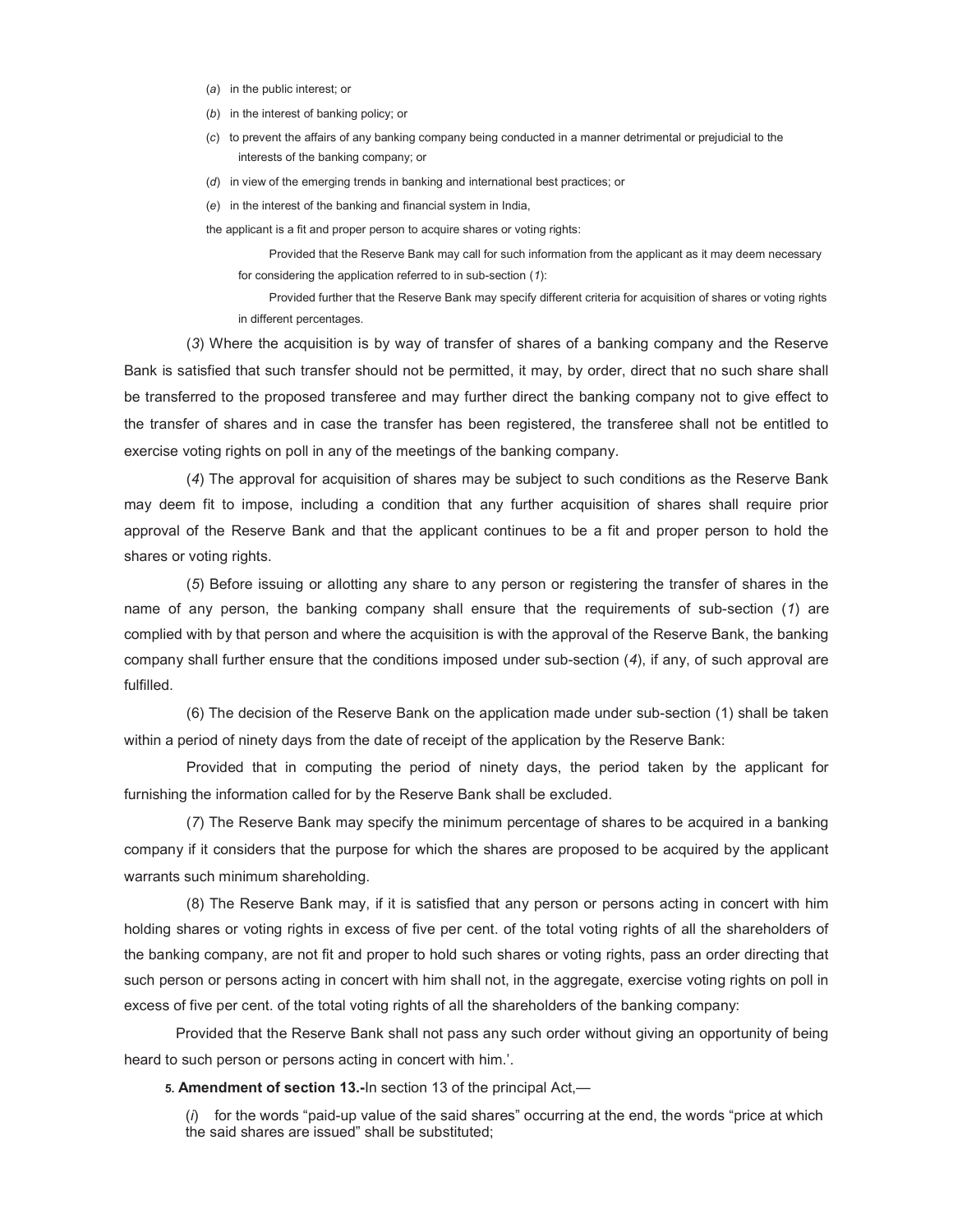$(ii)$  the following *Explanation* shall be inserted, namely:—

'Explanation.—For the removal of doubts, it is hereby declared that the expression "price at which the said shares are issued" shall include amount or value of premium on such shares.'.

6. Amendment of section 18.-In section 18 of the principal Act,—

 $(i)$  in sub-section  $(1)$ ,—

(a) for the words "shall maintain in India", the words "shall maintain in India on a daily basis" shall be substituted;

(b) for the words "at least three per cent"., the words "such per cent." shall be substituted;

(c) after the words "second preceding fortnight", the words "as the Reserve Bank may specify, by notification in the Official Gazette, from time to time, having regard to the needs of securing the monetary stability in the country" shall be inserted;

 $(d)$  in the *Explanation*, in clause  $(a)$ , in sub-clause  $(ii)$ , the words "or from the Development Bank" shall be omitted;

 $(ii)$  after sub-section (1), the following sub-sections shall be inserted, namely:—

- $''(1A)$  If the balance held by such banking company at the close of business on any day is below the minimum specified under sub-section (1), such banking company shall, without prejudice to the provisions of any other law for the time being in force, be liable to pay to the Reserve Bank, in respect of that day, penal interest at a rate of three per cent. above the bank rate on the amount by which such balance falls short of the specified minimum, and if the shortfall continues further, the penal interest so charged shall be increased to a rate of five per cent. above the bank rate in respect of each subsequent day during which the default continues.
- (1B) Notwithstanding anything contained in this section, if the Reserve Bank is satisfied, on an application in writing by the defaulting banking company, that such defaulting banking company had sufficient cause for its failure to comply with the provisions of sub-section (1), it may not demand the payment of the penal interest.
- (1C) The Reserve Bank may, for such period and subject to such conditions as may be specified, grant to any banking company such exemptions from the provisions of this section as it thinks fit with reference to all or any of its offices or with reference to the whole or any part of its assets and liabilities.".

7. Amendment of section 24.-In section 24 of the principal Act,—

- (a) in sub-section  $(4)$ , in clause  $(a)$ , the words, brackets and letter "clause  $(a)$  of " shall be omitted;
- (b) in sub-section (5), in clause (b), the words, brackets and letter "clause (a) of " shall be omitted;
- (c) in sub-section (8), the words, brackets and letter "clause (a) of " shall be omitted.

8. Insertion of new section 26A.-After section 26 of the principal Act, the following section shall be inserted, namely:—

'26A. Establishment of Depositor Education and Awareness Fund.-(1) The Reserve Bank shall establish a Fund to be called the "Depositor Education and Awareness Fund" (hereafter in this section referred to as the "Fund").

(2) There shall be credited to the Fund the amount to the credit of any account in India with a banking company which has not been operated upon for a period of ten years or any deposit or any amount remaining unclaimed for more than ten years, within a period of three months from the expiry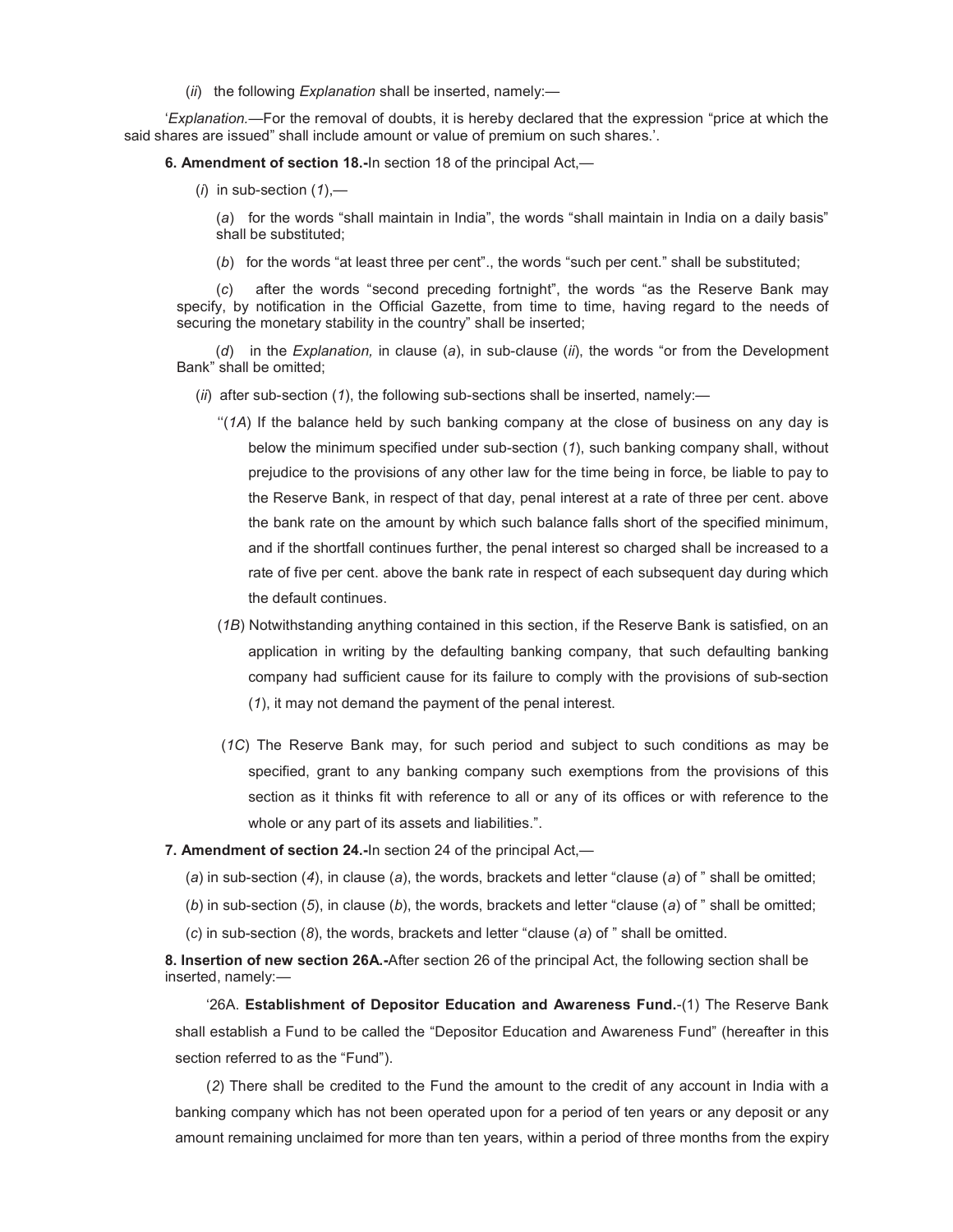of the said period of ten years:

Provided that nothing contained in this sub-section shall prevent a depositor or any other claimant to claim his deposit or unclaimed amount or operate his account or deposit account from or with the banking company after the expiry of said period of ten years and such banking comapny shall be liable to repay such deposit or amount at such rate of interest as may be specified by the Reserve Bank in this behalf.

(3) Where the banking company has paid outstanding amount referred to in subsection (2) or allowed operation of such account or deposit, such banking company may apply for refund of such amount in such manner as may be specified by the authority or committee referred to in sub-section (5).

(4) The Fund shall be utilised for promotion of depositors' interests and for such other purposes which may be necessary for the promotion of depositors' interests as may be specified by the Reserve Bank from time to time.

(5) The Reserve Bank shall, by notification in the Official Gazette, specify an authority or committee, with such members as the Reserve Bank may appoint, to administer the Fund, and to maintain separate accounts and other relevant records in relation to the Fund in such forms as may be specified by the Reserve Bank.

(6) It shall be competent for the authority or committee appointed under subsection (5) to spend moneys out of the Fund for carrying out the objects for which the Fund has been established.'.

9. Insertion of new section 29A.-After section 29 of the principal Act, the following section shall be inserted, namely:—

'29A. Power in respect of associate enterprises. $-(1)$  The Reserve Bank may, at any time, direct a banking company to annex to its financial statements or furnish to it separately, within such time and at such intervals as may be specified by the Reserve Bank, such statements and information relating to the business or affairs of any associate enterprise of the banking company as the Reserve Bank may consider necessary or expedient to obtain for the purpose of this Act.

(2) Notwithstanding anything to the contrary contained in the Companies Act, 1956, (1 of 1956) the Reserve Bank may, at any time, cause an inspection to be made of any associate enterprise of a banking company and its books of account jointly by one or more of its officers or employees or other persons along with the Board or authority regulating such associate enterprise.

(3) The provisions of sub-sections (2) and (3) of section 35 shall apply mutatis mutandis to the inspection under this section.

Explanation.—"associate enterprise" in relation to a banking company includes an enterprise which—

(i) is a holding company or a subsidiary company of the banking company; or

(*ii*) is a jont venture of the banking company; or

(iii) is a subsidiary company or a joint venture of the holding company of the banking company; or

(iv) controls the composition of the Board of directors or other body governing the banking company; or

(v) exercises, in the opinion of the Reserve Bank, significant influence on the banking company in taking financial or policy decisions; or

(vi) is able to obtain economic benefits from the activities of the banking company.'.

10. Insertion of new Part IIAB.-After Part IIA of the principal Act, the following Part shall be inserted, namely:—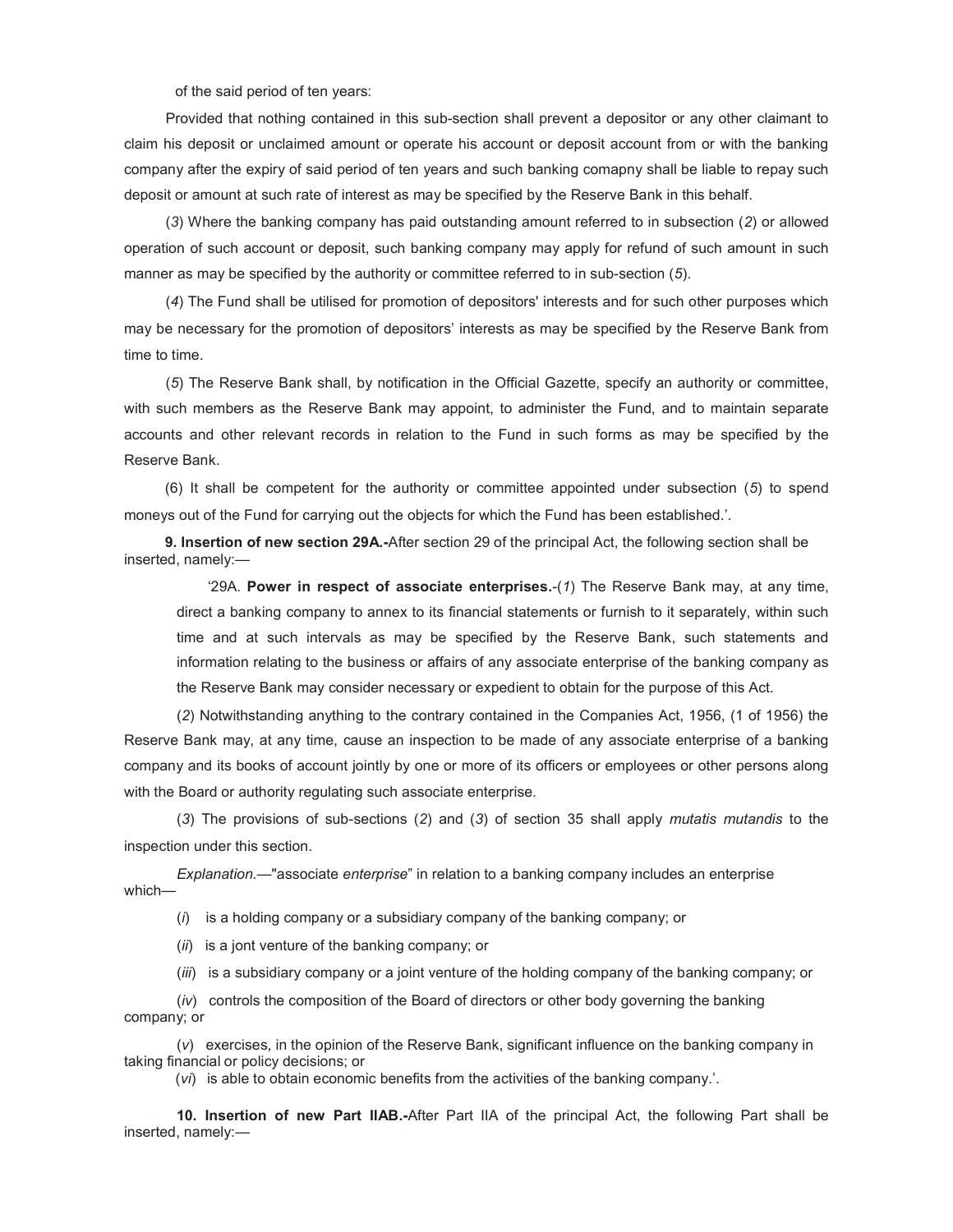#### "PART IIAB

## SUPERSESSION OF BOARD OF DIRECTORS OF BANKING COMPANY

36ACA. Supersession of Board of Directors in certain cases.- (1) Where the Reserve Bank is satisfied, in consultation with the Central Government, that in the public interest or for preventing the affairs of any banking company being conducted in a manner detrimental to the interest of the depositors or any banking company or for securing the proper management of any banking company, it is necessary so to do, the Reserve Bank may, for reasons to be recorded in writing, by order, supersede the Board of Directors of such banking company for a period not exceeding six months as may be specified in the order:

Provided that the period of supersession of the Board of Directors may be extended from time to time, so, however, that the total period shall not exceed twelve months.

(2) The Reserve Bank may, on supersession of the Board of Directors of the banking company under sub-section (1) appoint in consultation with the Central Government for such period as it may determine, an Administrator (not being an officer of the Central Government or a State Government) who has experience in law, finance, banking, economics or accountancy.

(3) The Reserve Bank may issue such directions to the Administrator as it may deem appropriate and the Administrator shall be bound to follow such directions.

(4) Upon making the order of supersession of the Board of Directors of a banking company, notwithstanding anything contained in the Companies Act, 1956, (1 of 1956.)—

- (a) the chairman, managing director and other directors shall, as from the date of supersession, vacate their offices as such;
- (b) all the powers, functions and duties which may, by or under the provisions of the Companies Act, 1956 (1 of 1956.) or this Act, or any other law for the time being in force, be exercised and discharged by or on behalf of the Board of Directors of such banking company, or by a resolution passed in general meeting of such banking company, shall, until the Board of Directors of such banking company is reconstituted, be exercised and discharged by the Administrator appointed by the Reserve Bank under sub-section (2):

Provided that the power exercised by the Administrator shall be valid notwithstanding that such power is exercisable by a resolution passed in the general meeting of such banking company.

(5) The Reserve Bank may constitute, in consultation with the Central Government, a committee of three or more persons who have experience in law, finance, banking, economics or accountancy to assist the Administrator in the discharge of his duties.

(6) The committee shall meet at such times and places and observe such rules of procedure as may be specified by the Reserve Bank.

(7) The salary and allowances to the Administrator and the members of the committee constituted under sub-section (5) by the Reserve Bank shall be such as may be specified by the Reserve Bank and be payable by the concerned banking company.

(8) On and before the expiration of two months before the expiry of the period of supersession of the Board of Directors as specified in the order issued under sub-section (1), the Administrator of the banking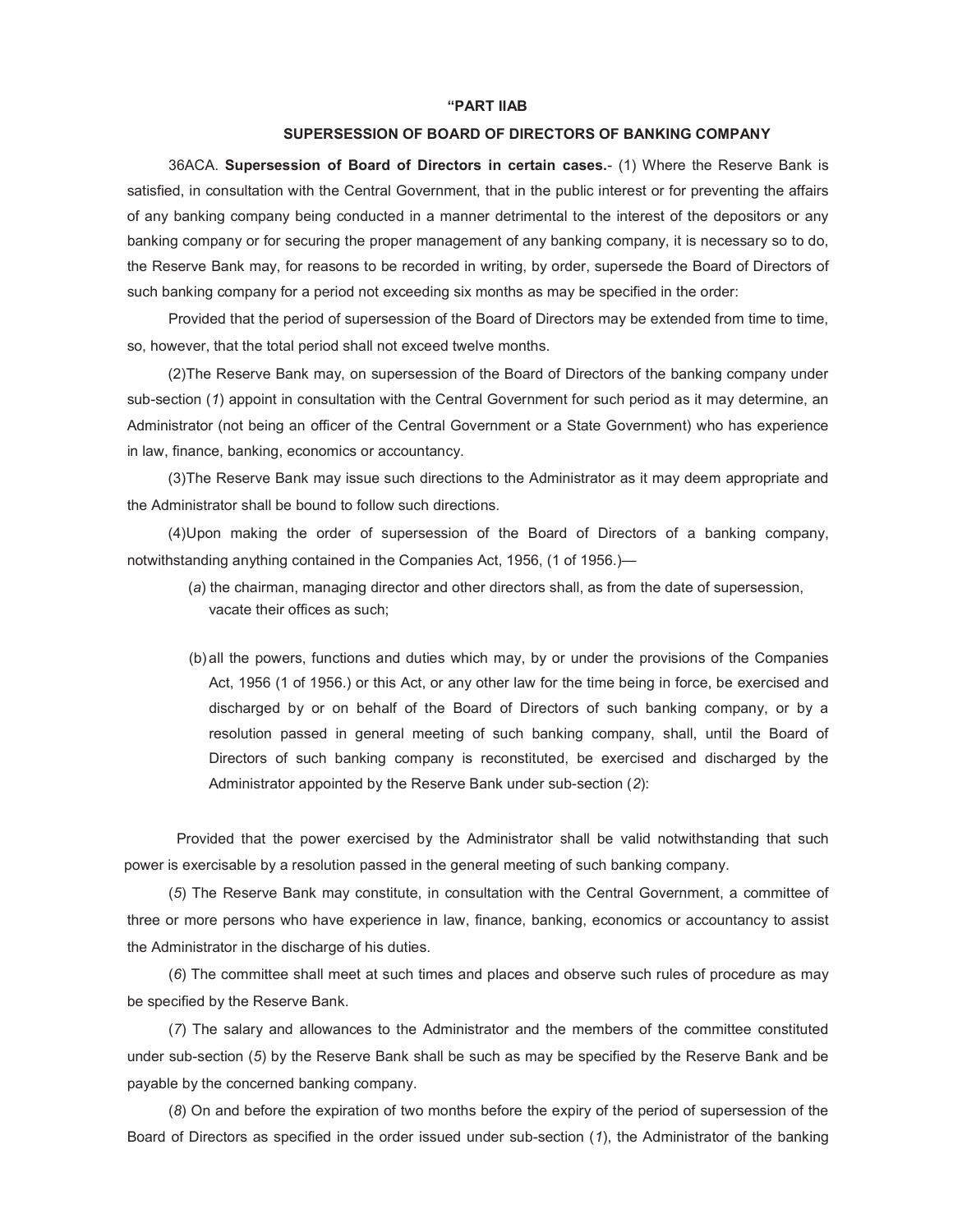company, shall call the general meeting of the company to elect new directors and reconstitute its Board of Directors.

(9) Notwithstanding anything contained in any other law or in any contract, the memorandum or articles of association, no person shall be entitled to claim any compensation for the loss or termination of his office.

(10) The Administrator appointed under sub-section (2) shall vacate office immediately after the Board of Directors of such banking company has been reconstituted.".

- 11. Amendment of section 46- In section 46 of the principal Act,—
	- (a) in sub-section  $(1)$ , for the words "and shall also be liable to fine", the words "or with fine, which may extend to one crore rupees or with both" shall be substituted;
	- (b) in sub-section  $(2)$ ,
		- (i) for the words "two thousand rupees", the words "twenty lakh rupees" shall be substituted;
	- (ii) for the words "one hundred rupees", the words "fifty thousand rupees" shall be substituted; (c) in sub-section  $(4)$ ,-
		- (i) for the words "fifty thousand rupees", the words "one crore rupees" shall be substituted;
		- (ii) for the words "two thousand and five hundred rupees", the words "one lakh rupees" shall be substituted.

# 12. Amendment of section 47A.- In section 47A of the principal Act, in sub-section (1),—

- (a) in the opening portion, for the words, brackets and figures "sub-section (3) or sub-section (4)", the words, brackets and figures "sub-section (2) or sub-section (3) or sub-section (4)" shall be substituted;
- (b) for sub-clauses (a) and (b), the following sub-clauses shall be substituted, namely:—

"(a) where the contravention or default is of the nature referred to in sub-section  $(2)$  of section 46, a penalty not exceeding twenty lakh rupees in respect of each offence and if the contravention or default persists, a further penalty not exceeding fifty thousand rupees for everyday, after the first day, during which the contravention or deafult continues;

(b) where the contravention is of the nature referred to in sub-section (3) of section 46, a penalty not exceeding twice the amount of the deposits in respect of which such contravention was made;

(c) where the contravention or default is of the nature referred to in sub-section (4) of section 46, a penalty not exceeding one crore rupees or twice the amount involved in such contravention or deafult where such amount is quantifiable, whichever is more, and where such contravention or deafult is a continuing one, a further penalty which may extend to one lakh rupees for everyday, after the first day, during which the contravention or deafult continues.".

13. Amendment of section 51.- In section 51 of the principal Act, in sub-section (1), before the words, brackets, figures and letters "sub-sections  $(1B)$ ,  $(1C)$  and  $(2)$  of sections 30", the figures and letter "29A," shall be inserted.

**14.** Amendment of section 56.- In section 56 of the principal Act,— (a) in clause (j) relating to substitution of section 18,—

 $(A)$  in sub-section  $(1)$ ,-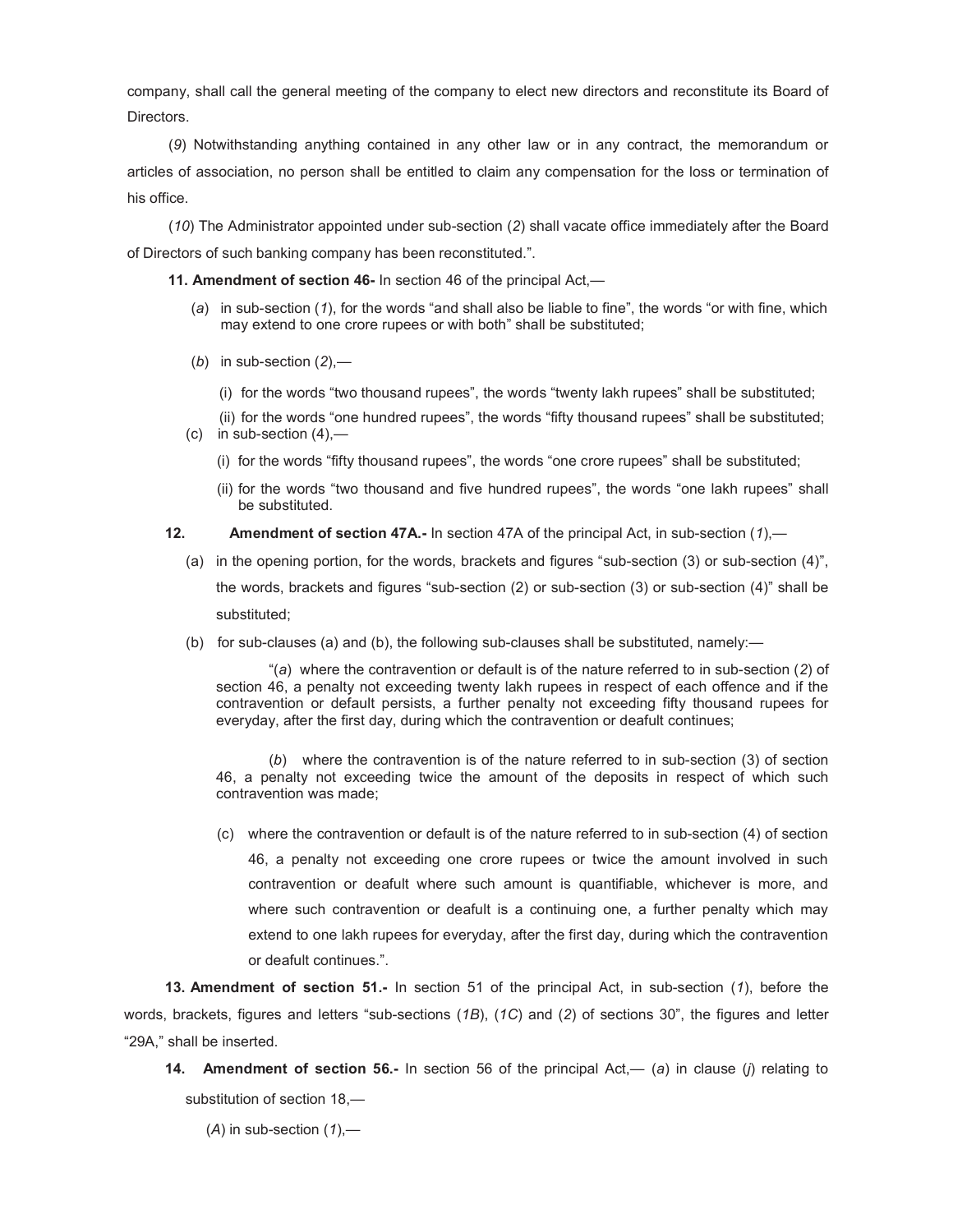(i) for the words "State Co-operative Bank", the words "a co-operative bank" shall be substituted;

 $(ii)$  for the brackets and words '(hereinafter referred to as a "scheduled State co-operative bank")', the brackets and words '(hereinafter referred to as a "scheduled co-operative bank")' shall be substituted;

(iii) for the words "at least three per cent.", the words "such per cent." shall be substituted; and

(iv) after the words "second preceding fortnight", the words "as the Reserve Bank may specify, by notification in the Official Gazette, from time to time having regard to the needs for securing the monetary stability in the country" shall be inserted;

(B) in the Explanation,—  $(i)$  in clause  $(a)$ ,—

- (1) in sub-clause (ii), the words "the Development Bank" shall be omitted;
- $(2)$  in sub-clauses (iii) and (iv), for the words "State co-operative bank", the words "Cooperative Bank" shall be substituted;
- $(ii)$  in clause  $(c)$ , for the letter and words "a corresponding new bank", the words and letters "a corresponding new bank or IDBI Bank Ltd." shall be substituted;

(C) after sub-section (1), the following sub-sections shall be inserted, namely:—

"( $1A$ ) If the balance held by co-operative bank referred to in sub-clause ( $cci$ ) of clause (c) of section 56 of the Banking Regulation Act, 1949, (10 of 1949).at the close of business on any day is below the minimum specified under sub-section (1), such cooperative bank shall, without prejudice to the provisions of any other law for the time being in force, be liable to pay to the Reserve Bank, in respect of that day, penal interest at a rate of three per cent. above the bank rate on the amount by which such balance falls short of the specified minimum, and if the shortfall continues further, the penal interest so charged shall be increased to a rate of five per cent. above the bank rate in respect of each subsequent day during which the default continues.

(1B) Notwithstanding anything contained in this section, if the Reserve Bank is satisfied, on an application in writing by the defaulting co-operatrive bank, that such defaulting co-operative bank had sufficient cause for its failure to comply with the provisions of sub-section (1), it may not demand the payment of the penal interest.

(1C) The Reserve Bank may, for such period and subject to such conditions as may be specified, grant to any co-operative bank such exemptions from the provisions of this section as it thinks fit with reference to all or any of its officers or with reference to the whole or any part of its assets and liabilities.";

(b) in clause (o) relating to the modification of section  $22, -$  (A) in sub-section  $(1), -$ 

- $(i)$  clause  $(a)$  shall be omitted;
- (ii) after the proviso, the following proviso shall be inserted, namely:-

"Provided further that nothing in this sub-section shall apply to a primary credit society carrying on banking business on or before the commencement of the Banking Laws (Amendment) Act, 2012, for a period of one year or for such further period not exceeding three years, as the Reserve Bank may, after recording the reasons in writing for so doing, extend.";

 $(B)$  in sub-section  $(2)$ ,—

 $(i)$  for the words "every primary credit society which becomes a primary co-operative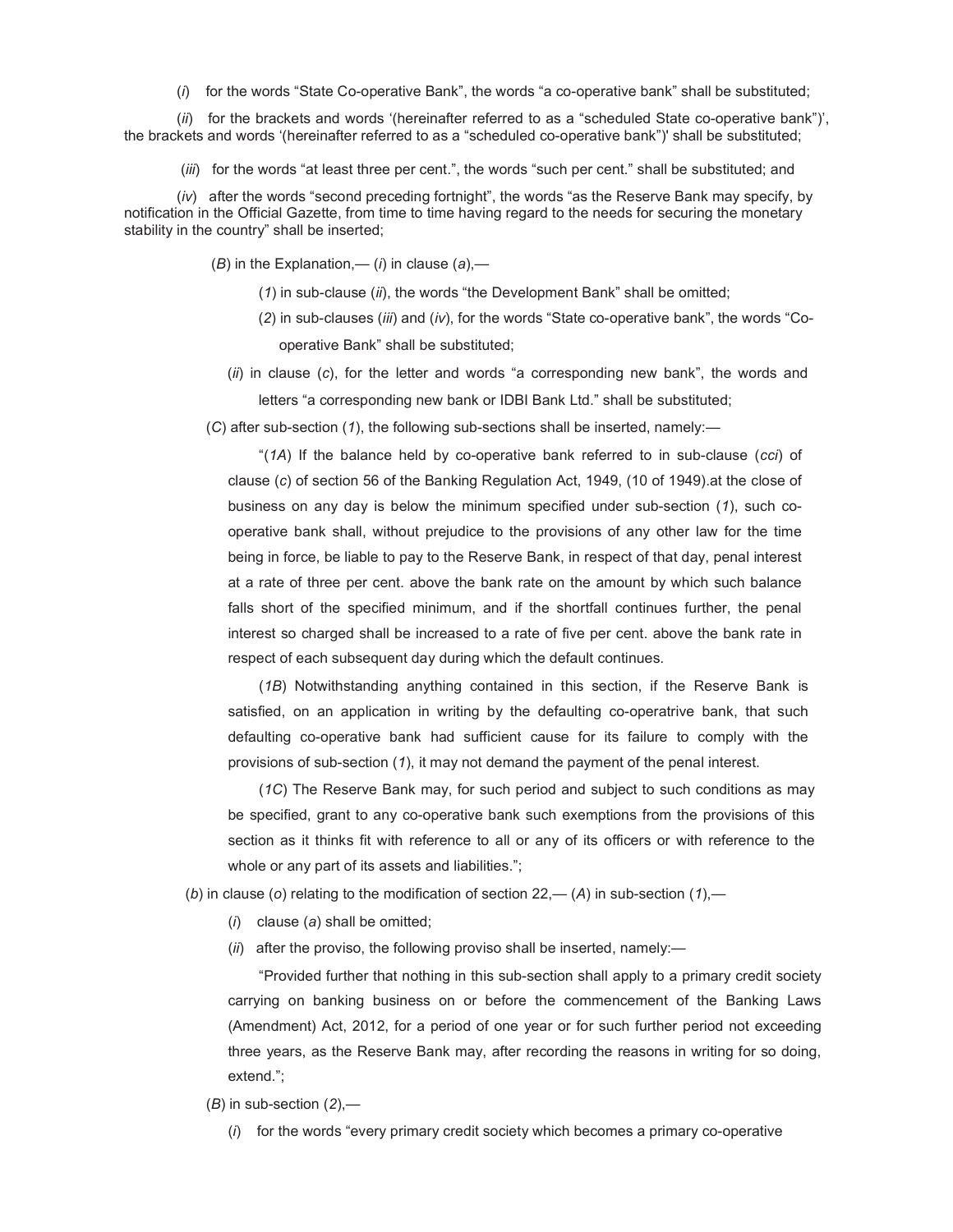bank after such commencement shall before the expiry of three months from the date on which it so becomes a primary co-operative bank", the words, brackets and figures "every primary credit society which had become a primary co-operative bank on or before the commencement of the Banking Laws (Amendment) Act, 2012, shall before the expiry of three months from the date on which it had become a primary cooperative bank" shall be substituted;

- (ii) the words "other than a primary credit society" shall be omitted;
- (iii) in the proviso,—
	- (a) in clause  $(ii)$ , for the words "thereafter, or", the word "thereafter," shall be substituted;
	- $(b)$  clause (*iii*) shall be omitted;
	- (c) in clause (q) relating to modification of section  $24,$
- $(a)$  sub-clause  $(i)$  shall be omitted;
- (b) for sub-clause  $(ii)$ , the following sub-clause shall be substituted, namely:for sub-section (2A), the following sub-section shall be substituted,
- '(ii) namely:—

"(2A) A scheduled co-operative bank, in addition to the average daily balance which it is, or may be, required to maintain under section 42 of the Reserve Bank of India Act, 1934 (2 of 1934) and every other cooperative bank, in addition to the cash reserve which it is required to maintain under section 18, shall maintain in India, assets, the value of which shall not be less than such percentage not exceeding forty per cent. of the total of its demand and time liabilities in India as on last Friday of the second preceding fortnight as the Reserve Bank may, by notification in the Official Gazette, specify from time to time and such assets shall be maintained in such form and manner, as may be specified in such notification." ';

- ( $d$ ) after clause ( $ri$ ), the following clause shall be inserted, namely:-
- '(ria) in section 26A, for the words "banking companies", the words "co-operative bank" shall be substituted;',
- (e) in clause (s), in the opening portion, for the words and figures, "sections 29 and 30", the word and figures "section 29" shall be substituted;
- ( $f$ ) after clause (s), the following clause shall be inserted, namely:-
- '(sa) for section 30, the following section shall be substituted, namely:—

"30. Audit.-(1) Without prejudice to anything contained in any other law for the time being inforce, where the Reserve Bank is satisfied that it is necessary in the public interest or in the interest of the co-operative bank or its depositors so to do, it may at any time by general or special order direct that an additional audit of the co-operative bank accounts, for any such transactions or class of transactions or for such period or periods as may be specified in the order, shall be conducted and may by the same or a different order appoint a person duly qualified under any law for the time being inforce to be an auditor of companies to conduct such audit, and the auditor shall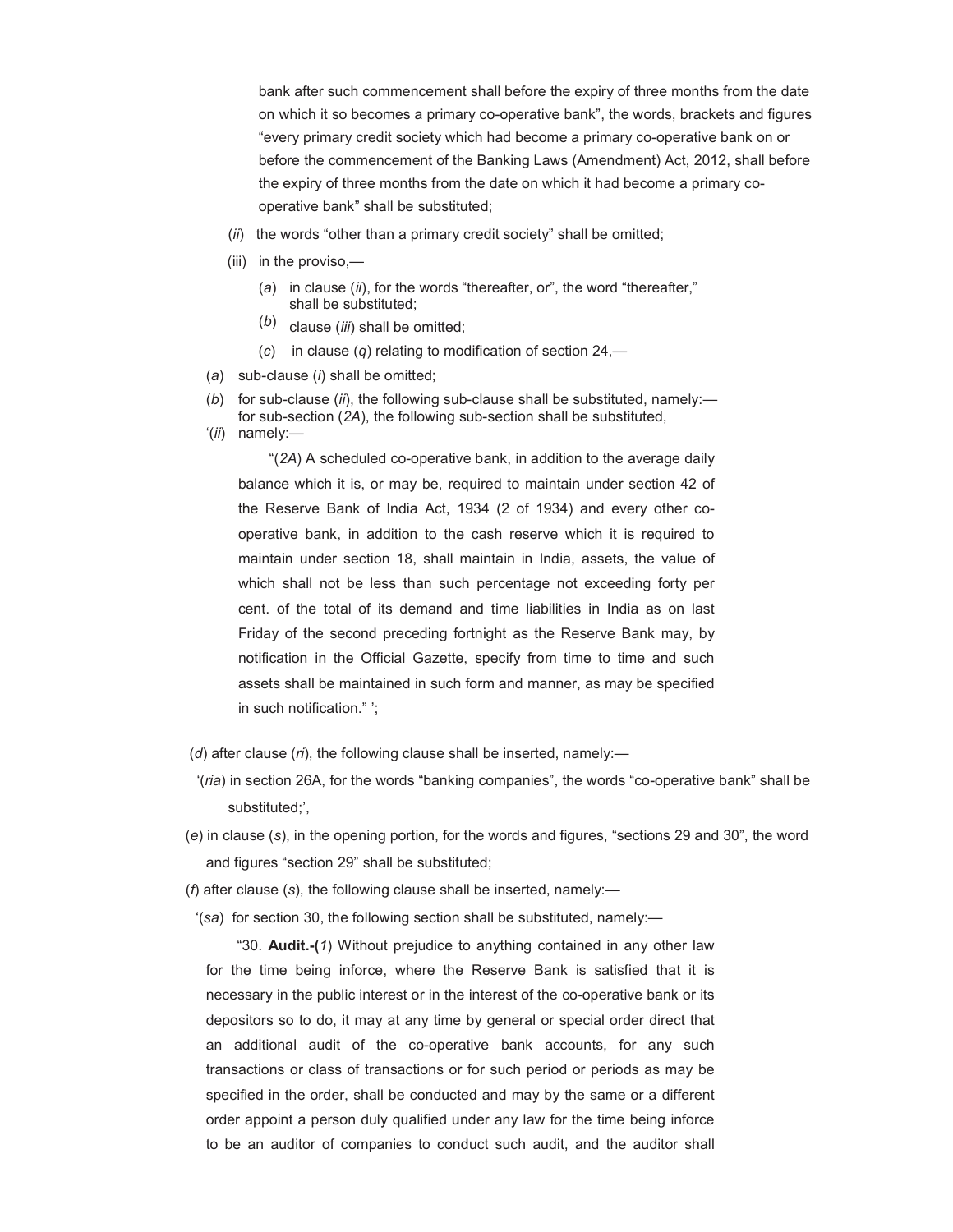comply with such directions and make a report of such audit to the Reserve Bank and forward a copy thereof to the co-operative bank.

(2) The expenses of, or incidental to, the additional audit specified in the order made by the Reserve Bank shall be borne by the co-operative bank.

(3) The auditor referred to in sub-section (1) shall have such powers, exercise such functions vested in and discharge the duties and be subject to the liabilities and penalties imposed on auditors of companies by section 227 of the Companies Act, 1956 (1 of 1956) and also that of the auditors, if any, appointed by the law establishing, constituting or forming the co-operative bank to the extent the provisions of the Companies Act, 1956 are not inconsistent with the provisions of such law.

(4) In addition to the matters referred to in the order under sub-section (1) the auditor shall state in his report—

- (a) whether or not the information and explanation required by him have been found to be satisfactory;
- (b) whether or not the transactions of the co-operative bank which came to his notice have been within the powers of the co-operative bank;
- (c) whether or not the returns received from branch offices of the co-operative bank have been found adequate for the purpose of his audit;
- (d) whether the profit and loss accounts, shows a true balance or profit or loss for the period covered by such account;
- (e) any other matter which he considers should be brought to the notice of the Reserve Bank and the shareholders of the co-operative bank.'' '.

#### CHAPTER III

# AMENDMENT TO THE BANKING COMPANIES (ACQUISITION AND TRANSFER OF UNDERTAKINGS) ACT, 1970

15. Amendment of section 3- In section 3 of the Banking Companies (Acquisition and Transfer of Undertakings) Act, 1970 (5 OF 1970)— (5 of 1970).

(a) for sub-section (2A), the following sub-section shall be substituted, namely:—

"(2A) Subject to the provisions of this Act, the authorised capital of every corresponding new bank shall be three thousand crores of rupees divided into three hundred crores of fully paid-up shares of ten rupees each:

Provided that the corresponding new bank may reduce the nominal or face value of the shares, and divide the authorised capital into such denomination as it may decide with the prior approval of the Reserve Bank:

Provided further that the Central Government may in consultation with the Reserve Bank and by notification in the Official Gazette increase or reduce the authorised capital as it deems fit so however that the shares in all cases shall be fully paid-up shares.";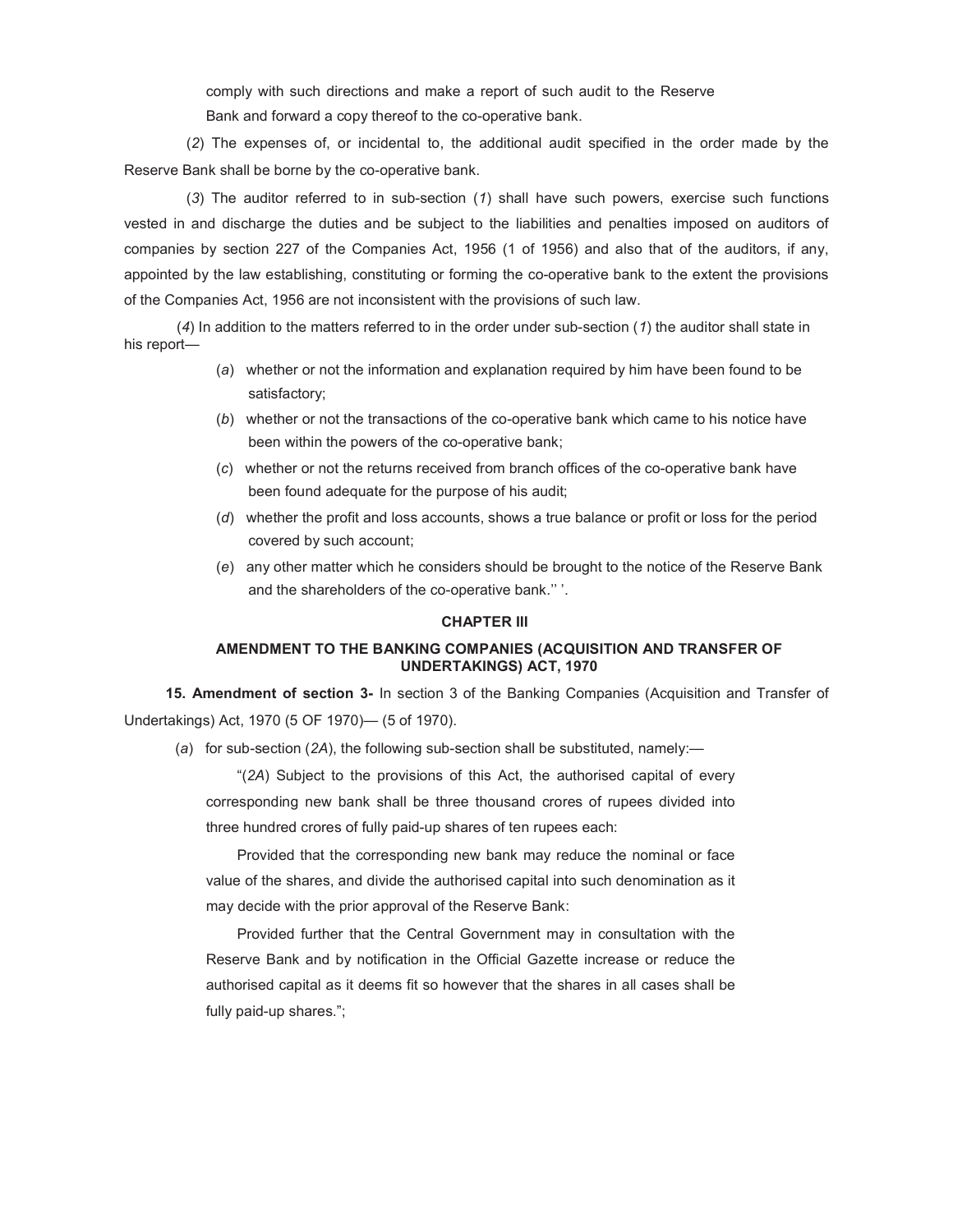- (b) in sub-section  $(2B)$ , in clause  $(c)$ , after the words "public issue", the words "or rights issue or by issue of bonus shares" shall be inserted;
- (c) in sub-section (2BB), after the words ''public issue'', the words ''or rights issue or by issue of bonus shares'' shall be inserted;
- (d) in sub-section (2BBA), in clause (a), after the words "public issue", the words "or rights issue or by issue of bonus shares" shall be inserted;
- (e) in sub-section (2C), after the words "public issue", the words "or rights issue or by issue of bonus shares" shall be inserted;
- (f) in sub-section  $(2E)$ ,—
	- $(i)$  for the words "one per cent.", the words "ten per cent." shall be substituted;

 $(ii)$  in the second proviso, for the words "no preference shareholder shall be entitled to exercise

voting rights in respect of preference shares held by him in excess of one per cent.", the words "no preference shareholder, other than the Central Government, shall be entitled to exercise voting rights in respect of preference shares held by him in excess of ten per cent." shall be substituted.

#### CHAPTER IV

# AMENDMENT TO THE BANKING COMPANIES (ACQUISITION AND TRANSFER OF UNDERTAKINGS) ACT, 1980

16. Amendment of section 3.-In section 3 of the Banking Companies (Acquisition and Transfer of Undertakings) Act, 1980, (40 of 1980.)—

(a) for sub-section (2A), the following sub-section shall be substituted, namely:—

"(2A) Subject to the provisions of this Act, the authorised capital of every corresponding new bank shall be three thousand crores of rupees divided into three hundred crores of fully paid-up shares of ten rupees each:

Provided that the corresponding new bank may reduce the nominal or face value of the shares, and divide the authorised capital into such denomination as it may decide with the prior approval of the Reserve Bank:

Provided further that the Central Government may, in consultation with the Reserve Bank, and by notification in the Official Gazette increase or reduce the authorised capital as it deems fit so however that the shares in all cases shall be fully paid-up shares.";

- (b) in sub-section (2B), in clause (c), after the words "public issue", the words "or rights issue or by issue of bonus shares" shall be inserted;
- (c) in sub-section (2BB), after the words "public issue", the words "or rights issue or by issue of bonus shares" shall be inserted;
- (d) in sub-section (2BBA), in clause (a), after the words "public issue", the words "or rights issue or by issue of bonus shares" shall be inserted;
- (e) in sub-section (2C), after the words "public issue", the words "or rights issue or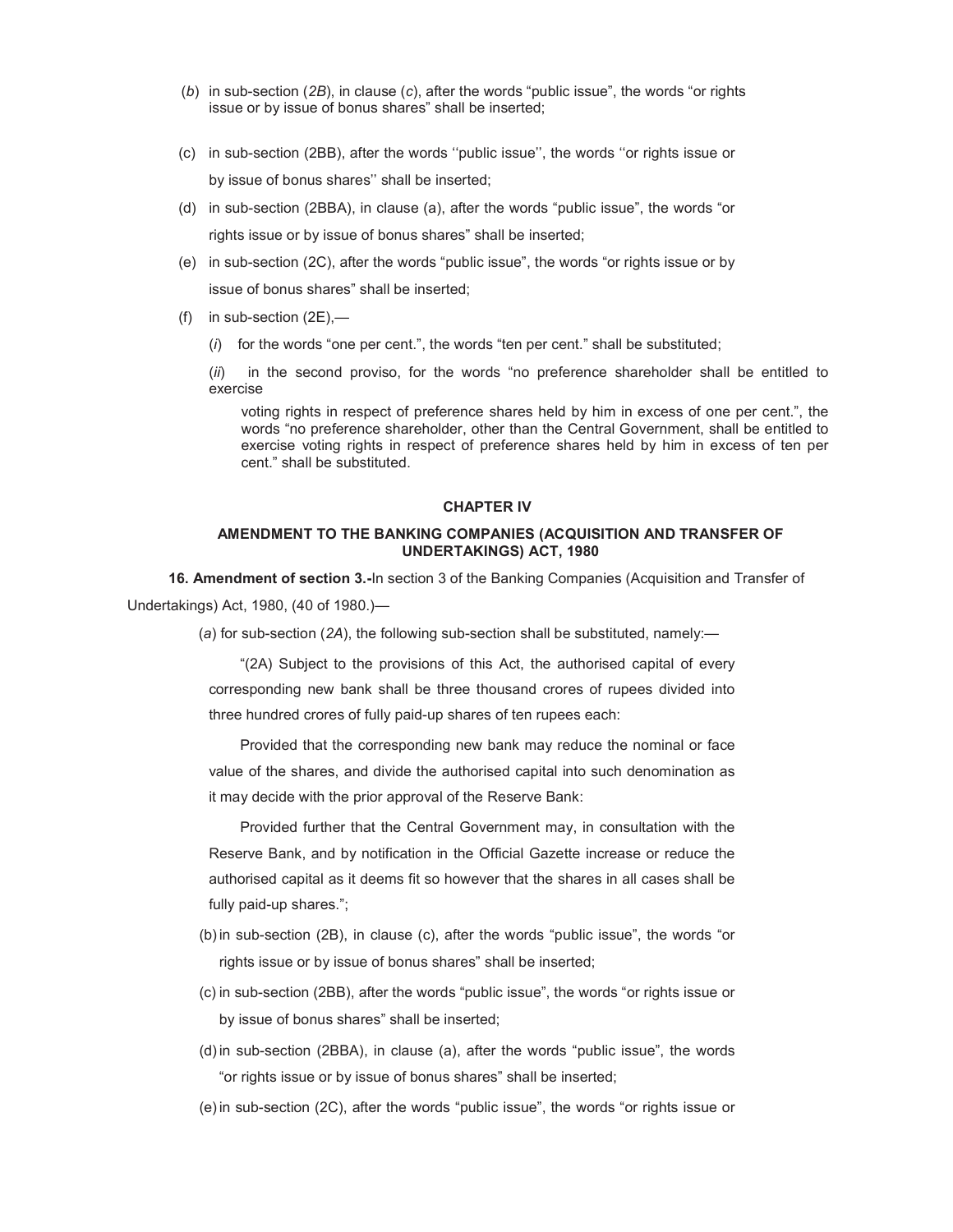by issue of bonus shares" shall be inserted;

- (f) in sub-section  $(2E)$ ,—
	- $(i)$  for the words "one per cent.", the words "ten per cent." shall be substituted;
	- (ii) in the second proviso, for the words "no preference shareholder shall be entitled to exercise voting rights in respect of preference shares held by him in excess of one per cent.", the words "no preference shareholder, other than the Central Government, shall be entitled to exercise voting rights in respect of preference shares held by him in excess of ten per cent." shall be substituted.

# CHAPTER V

#### **MISCELLANEOUS**

17. Amendment of certain enactments.-The enactments specified in the Schedule are hereby amended to the extent and in the manner mentioned in the third column thereof.

| SI. | <u>See section T</u>                                                                 |                                                                                                                                                                                                                                                                                                                                                                                                                                                                                                                                                                                    |             |  |  |  |
|-----|--------------------------------------------------------------------------------------|------------------------------------------------------------------------------------------------------------------------------------------------------------------------------------------------------------------------------------------------------------------------------------------------------------------------------------------------------------------------------------------------------------------------------------------------------------------------------------------------------------------------------------------------------------------------------------|-------------|--|--|--|
|     | <b>Short Title</b>                                                                   | <b>Amendment</b>                                                                                                                                                                                                                                                                                                                                                                                                                                                                                                                                                                   |             |  |  |  |
| No. |                                                                                      |                                                                                                                                                                                                                                                                                                                                                                                                                                                                                                                                                                                    |             |  |  |  |
| 1   | The Indian Contracts Act,                                                            | In section 28, after <i>Exception</i> 2, the (9 of 1872). following                                                                                                                                                                                                                                                                                                                                                                                                                                                                                                                |             |  |  |  |
|     | 1872. (9 of 1872)                                                                    | Exception shall be inserted, namely:-                                                                                                                                                                                                                                                                                                                                                                                                                                                                                                                                              |             |  |  |  |
|     | Saving<br>of<br>guarantee<br>a<br>agreement of a bank or a<br>financial institution. | Exception 3.—This section shall not render illegal a contract in<br>writing by which any bank or financial institution stipulate a term<br>in a guarantee or any agreement making a provision for<br>guarantee for extinguishment of the rights or discharge of any<br>party thereto from any liability under or in respect of such<br>guarantee or agreement on the expiry of a specified period<br>which is not less than one year from the date of occurring or<br>non-occurring of a specified event for extinguishment or<br>discharge of such party from the said liability. |             |  |  |  |
|     |                                                                                      | Explanation.-                                                                                                                                                                                                                                                                                                                                                                                                                                                                                                                                                                      |             |  |  |  |
|     |                                                                                      | (i) In Exception 3, the expression "bank" means-                                                                                                                                                                                                                                                                                                                                                                                                                                                                                                                                   |             |  |  |  |
|     |                                                                                      | (a) a "banking company" as defined in clause (c) of section<br>5 of the Banking Regulation Act, 1949;<br>(b) "a corresponding new bank" as defined in clause (da) of                                                                                                                                                                                                                                                                                                                                                                                                               | 10 of 1949. |  |  |  |
|     |                                                                                      | section 5 of the Banking Regulation Act, 1949;<br>(c) "State Bank of India" constituted under section 3 of the                                                                                                                                                                                                                                                                                                                                                                                                                                                                     | 10 of 1949. |  |  |  |
|     |                                                                                      | State Bank of India Act, 1955;                                                                                                                                                                                                                                                                                                                                                                                                                                                                                                                                                     | 23 of 1955. |  |  |  |
|     |                                                                                      | (d) "a subsidiary bank" as defined in clause (k) of section 2<br>of the State Bank of India (Subsidiary Banks) Act, 1959;                                                                                                                                                                                                                                                                                                                                                                                                                                                          | 38 of 1959. |  |  |  |
|     |                                                                                      | (e) "a Regional Rural Bank" established under section 3 of<br>the Regional Rural Banks Act, 1976;                                                                                                                                                                                                                                                                                                                                                                                                                                                                                  |             |  |  |  |

THE SCHEDULE (See section 17)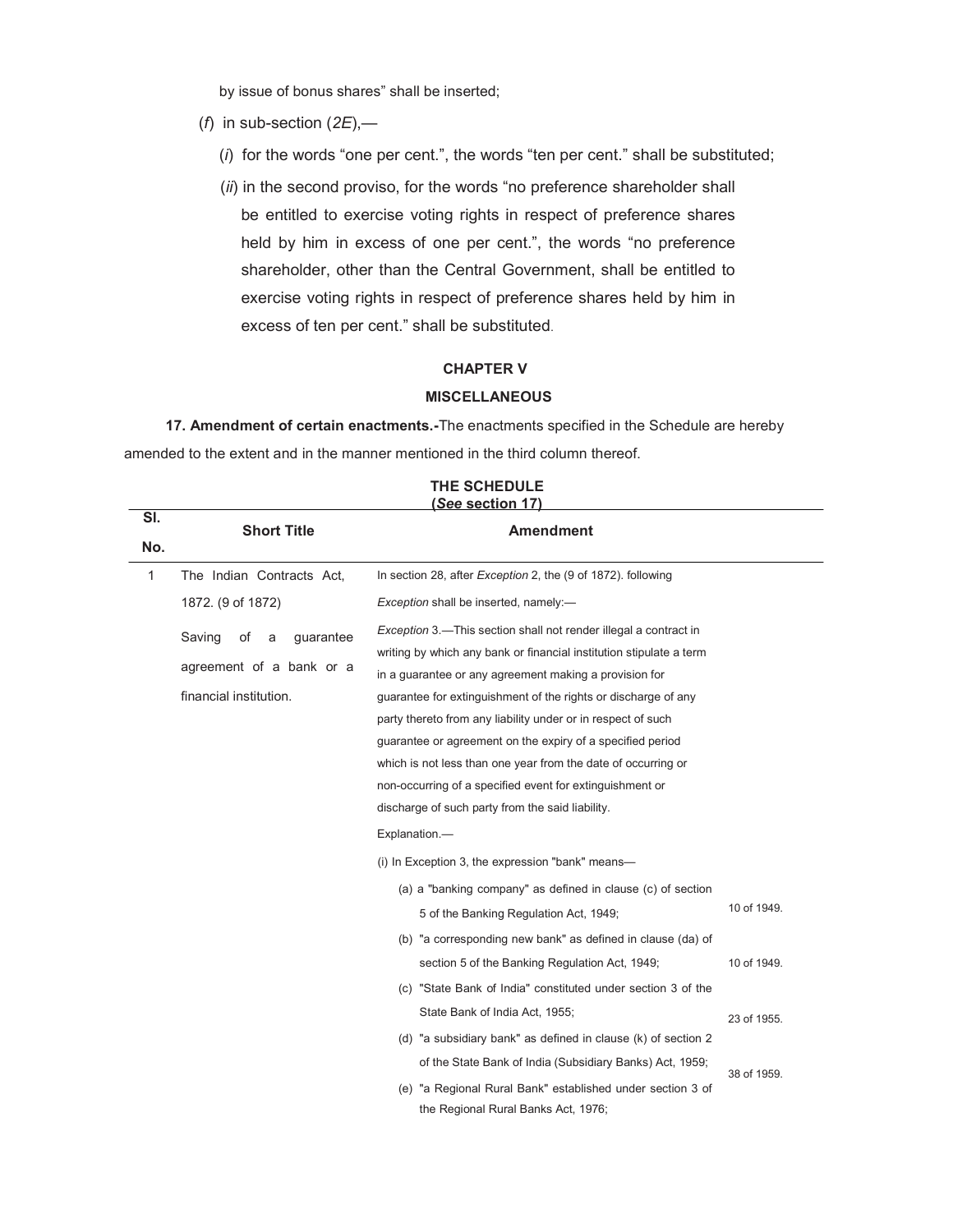| (f) "a Co-operative"                           |                       | Bank" as defined in clause (cci) of | 21 of 1976 |
|------------------------------------------------|-----------------------|-------------------------------------|------------|
| section 5 of the Banking Regulation Act, 1949; |                       |                                     |            |
| (g) "a multi-State"                            | co-operative bank" as | defined in $10$ of $1949$ .         |            |

| $\mathbf{Q}$ a muni-oral co-operative bank as a defined in rooms-of- |  |  |            |             |
|----------------------------------------------------------------------|--|--|------------|-------------|
| clause (cciiia) of section 5 of the Banking                          |  |  | Regulation |             |
| Act, 1949; and                                                       |  |  |            | 10 of 1949. |
| (ii) In Exception 3, the expression "a financial institution"        |  |  |            |             |
| means any Public financial institution within the meaning            |  |  |            |             |
| of section 4A of the Companies Act, 1956.                            |  |  |            |             |
|                                                                      |  |  |            | 1 of 1956.  |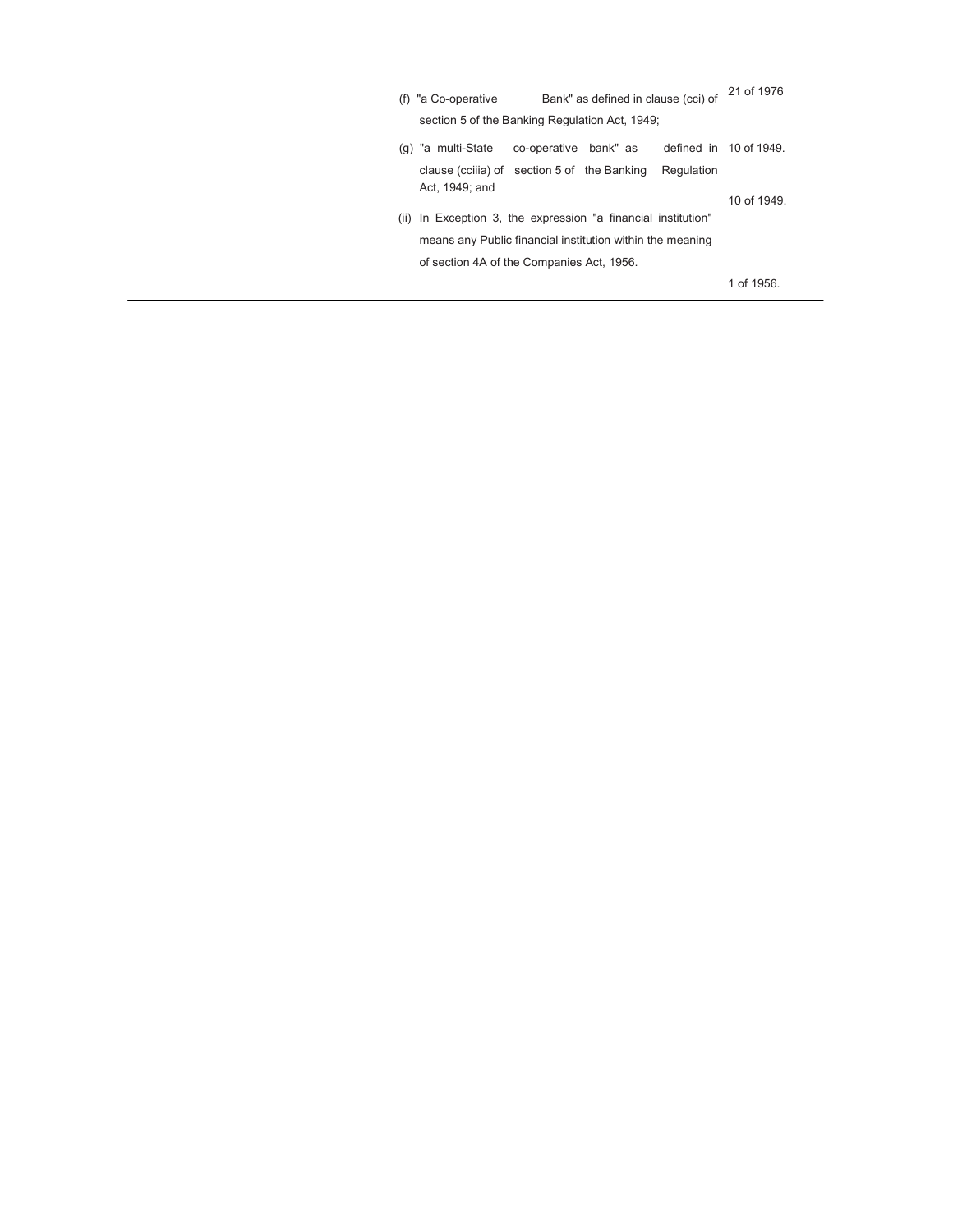| SI.<br>No.     | <b>Short Title</b><br>Indian Stamp Act, 1899.<br>(2 of 1899).                                                      | <b>Amendment</b>                                                                                                                                                                                                                                                                                                                                                                                                                                                                                                                                                                                  |             |  |  |
|----------------|--------------------------------------------------------------------------------------------------------------------|---------------------------------------------------------------------------------------------------------------------------------------------------------------------------------------------------------------------------------------------------------------------------------------------------------------------------------------------------------------------------------------------------------------------------------------------------------------------------------------------------------------------------------------------------------------------------------------------------|-------------|--|--|
| $\overline{2}$ |                                                                                                                    | After section 8D, the following section shall be inserted,<br>namely:                                                                                                                                                                                                                                                                                                                                                                                                                                                                                                                             |             |  |  |
|                | Conversion of a branch of any<br>bank into a wholly owned                                                          | 8E.— Notwithstanding anything contained in this Act or any<br>other law for the time being in force,—                                                                                                                                                                                                                                                                                                                                                                                                                                                                                             |             |  |  |
|                | subsidiary of bank or transfer of<br>shareholding of a bank to a<br>holding company of bank not<br>liable to duty. | (a) conversion of a branch of a bank into a wholly owned<br>subsidiary of the bank or transfer of shareholding of a bank<br>to a holding company of the bank in terms of the scheme or<br>guidelines of the Reserve Bank of India shall not be liable to<br>duty under this Act or any other law for the time being in<br>force; or                                                                                                                                                                                                                                                               |             |  |  |
|                |                                                                                                                    | (b) any instrument, including an instrument of, or relating to,<br>transfer of any property, business, asset whether movable<br>or immovable, contract, right, liability and obligation, for the<br>purpose of, or in connection with, the conversion of a branch<br>of a bank into a wholly owned subsidiary of the bank or<br>transfer of shareholding of a bank to a holding company of<br>the bank in terms of the scheme or guidelines issued by the<br>Reserve Bank of India in this behalf, shall not be liable to<br>duty under this Act or any other law for the time being in<br>force. |             |  |  |
|                |                                                                                                                    | Explanation.-                                                                                                                                                                                                                                                                                                                                                                                                                                                                                                                                                                                     |             |  |  |
|                |                                                                                                                    | (i) For the purposes of this section, the expression<br>"bank" means—                                                                                                                                                                                                                                                                                                                                                                                                                                                                                                                             |             |  |  |
|                |                                                                                                                    | (a) "a banking company" as defined in clause (c) of<br>section 5 of the Banking Regulation Act, 1949;                                                                                                                                                                                                                                                                                                                                                                                                                                                                                             | 10 of 1949. |  |  |
|                |                                                                                                                    | (b) "a corresponding new bank" as defined in clause (da) of<br>section 5 of the Banking Regulation Act, 1949;<br>(c) "State Bank of India" constituted under section 3 of                                                                                                                                                                                                                                                                                                                                                                                                                         | 10 of 1949. |  |  |
|                |                                                                                                                    | the State Bank of India Act, 1955;<br>(d) "a subsidiary bank" as defined in clause (k) of                                                                                                                                                                                                                                                                                                                                                                                                                                                                                                         | 23 of 1955. |  |  |
|                |                                                                                                                    | section 2 of the State Bank of India<br>(Subsidiary Banks) Act, 1959;                                                                                                                                                                                                                                                                                                                                                                                                                                                                                                                             | 38 of 1959. |  |  |
|                |                                                                                                                    | (e) "a Regional Rural Bank" established under section<br>3 of the Regional Rural Banks Act, 1976;                                                                                                                                                                                                                                                                                                                                                                                                                                                                                                 | 21 of 1976. |  |  |
|                |                                                                                                                    | (f) "a Co-operative Bank" as defined in clause (cci)<br>of section 5 of the Bank Regulation Act, 1949;                                                                                                                                                                                                                                                                                                                                                                                                                                                                                            | 10 of 1949. |  |  |
|                |                                                                                                                    | (g) "a multi-State co-operative bank" as defined in clause<br>(cciiia) of section 5 of the Bank Regulation Act, 1949;<br>(ii) For the purposes of this section, the expression the                                                                                                                                                                                                                                                                                                                                                                                                                | 10 of 1949. |  |  |
|                |                                                                                                                    | "Reserve Bank of India" means the Reserve Bank of<br>India constituted under section 3 of the Reserve Bank<br>of India Act, 1934.                                                                                                                                                                                                                                                                                                                                                                                                                                                                 | 2 of 1934.  |  |  |
| 3              | The Reserve Bank of India<br>Act, 1934. (2 of 1934).                                                               | In section 8, in sub-section (4), for the words "thereafter until his<br>successor shall have been nominated", the following shall be                                                                                                                                                                                                                                                                                                                                                                                                                                                             |             |  |  |
|                |                                                                                                                    | substituted, namely:-                                                                                                                                                                                                                                                                                                                                                                                                                                                                                                                                                                             |             |  |  |
|                |                                                                                                                    | "shall be eligible for reappointment:                                                                                                                                                                                                                                                                                                                                                                                                                                                                                                                                                             |             |  |  |
|                |                                                                                                                    | Provided that any such Director shall not be appointed for more<br>than two terms, that is, for a maximum period of eight years                                                                                                                                                                                                                                                                                                                                                                                                                                                                   |             |  |  |
|                |                                                                                                                    | either continuously or intermittently".                                                                                                                                                                                                                                                                                                                                                                                                                                                                                                                                                           |             |  |  |